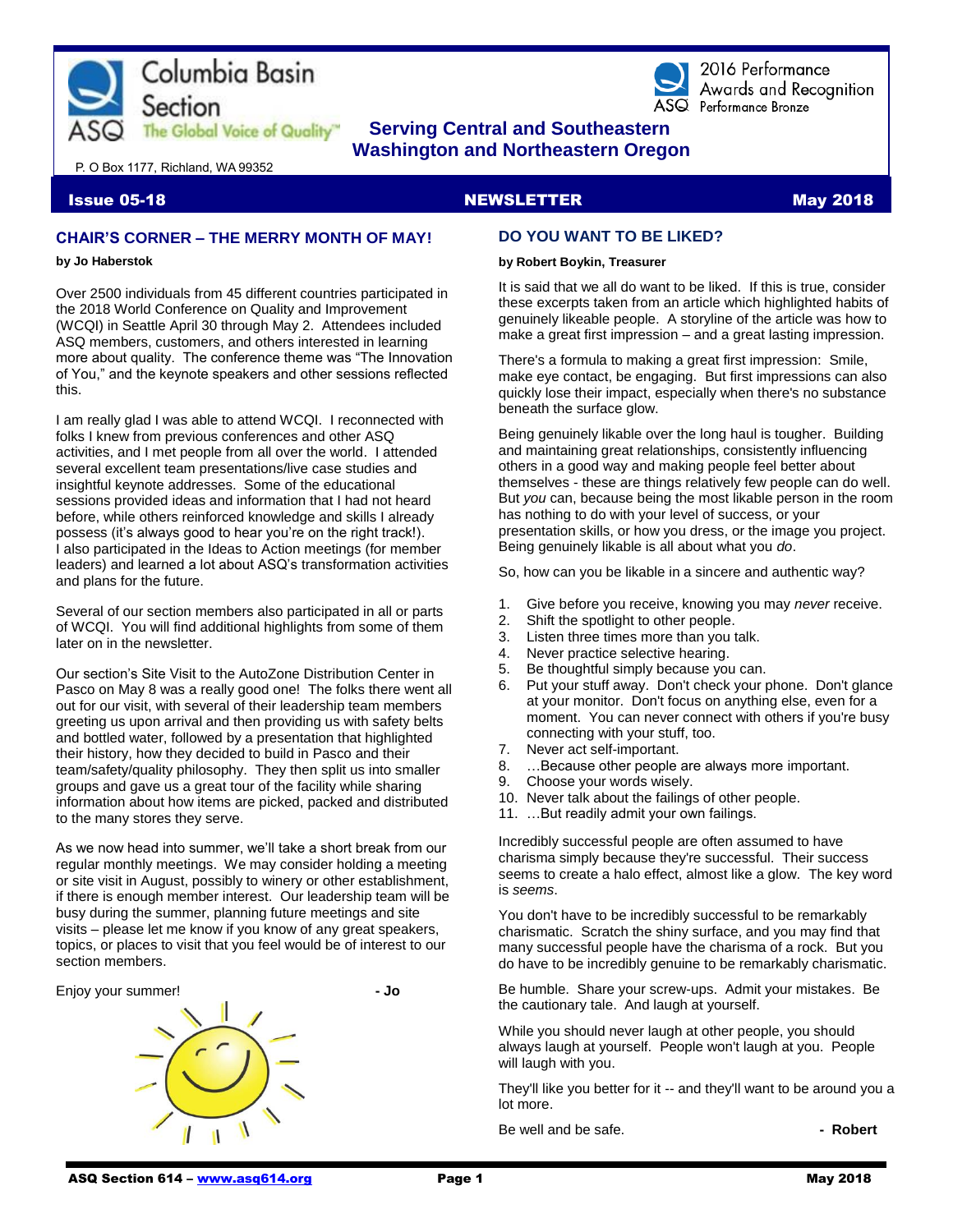# **GET YOUR FREE MEMBER GIFTS**

This month's free member gift bundle is all about resources. ASQ provides members with access to nearly 40,000 quality resources including articles, case studies, industry reports, template, webcasts, videos, e-books and more.

ASQ magazines and journals are accessible online at [asq.org/pub/](http://asq.org/pub).

Member-only webcasts are featured in monthly ASQ member gift bundles and public access webcasts are poste[d online.](http://asq.org/quality-resources/webcasts)

Quality tools can be found in the [Learn About Quality](http://asq.org/learn-about-quality/tools-templates.html) section of the ASQ website.

E-books are a favorite of members. Here are some great e-books you may be interested in:

- [The ASQ Pocket Guide to Root Cause Analysis](http://asq.org/members/docs/e1460.pdf)
- [Cracking the Case of ISO 9001:2015 for Manufacturing](http://asq.org/account/login?prvurl=/-/media/pdf/member-gift/201804/cracking-the-case-of-ISO-9001-2015-for-mfg-e1482.pdf)
- [Making Change in Complex Organizations](https://asq.org/account/login?prvurl=/-/media/members/gift/201803/making-change-in-complex-organizations_asq-e1506.pdf)
- [Integrated Management Systems](http://asq.org/membership/docs/e1474.pdf)
- [Auditing Beyond Compliance](http://asq.org/membership/docs/e1430.pdf)

Click [here](file:///G:/ASQ%202018/2018%20Newsletters/May%202018%20Newsletter/asq.org/membership/members/gift/index.html) to access information and additional links to expand your knowledge and use of quality tools even more.

# **CONGRATS TO ITEA RECIPIENTS AT WCQI**

#### **by Jo Haberstok**

For all who participated in WCQI this year, I hope you were able to attend at least one of the **International Team [Excellence Awards \(ITEA\)](https://asq.org/programs/team-excellence?utm_source=email&utm_medium=email&utm_campaign=communications_fff_5.11.18) live case study presentations.** I made a point of sitting in on some of them, and one of those teams received the bronze award at the conference closing session! Max Life Insurance Company (India) was awarded the gold, Pan Asia Technical Automotive Center (China) received silver, and Max Healthcare Institute (India) took the bronze. You can view the gold, silver and bronze team presentation[s here.](https://asq.org/programs/team-excellence/past-winners?utm_source=email&utm_medium=email&utm_campaign=communications_fff_5.11.18)

Max Life's Prashant Hoskote, senior director, quality and service excellence, is the group lead for both Max teams. He said ITEA recognition this year is particularly exciting and fulfilling as the awards represent a seven- to eight-year quality journey. Hoskote was also recently featured in an ASQ Quality for Life [video.](http://send.asq.org/link.cfm?r=O4fm4FESIoti18Gkq1PUMw~~&pe=Yxzx7M8JJTFlPyZTR1BT857dr1E3d_y97rCEt5WZKJuPWpBmTUmpsy_aj93MFC4kIr_3epPbLfiTmeuFUAgtiQ~~&t=7iIulqosH8D8U36qpQHQdw~~)



# **FOOD FOR FINES**

During the month of May, Mid-Columbia Libraries (MCL) will remove \$1 from overdue fines (up to \$10) for each nonperishable food item donated at any MCL branch.

Donate items a[t any of their 12 branches](https://www.midcolumbialibraries.org/branches) in the Mid-Columbia area. It's a win-win for everyone!

# **2018 ITAG AND MEMBER LEADER MEETNGS IN SEATTLE**

Three of our section's leadership team members participated in the Ideas to Action Gathering (ITAG) and other member leader meetings and activities held in advance of the World Conference on Quality & Improvement.



ITAG is an annual gathering designed to inform and engage member leaders in a dialogue about the Society's strategy and direction. Highlights included a keynote presentation about ASQ's transformation journey, a Q&A panel session, ASQ's roadmap for growth and table discussions.

Later in the day there were breakout sessions to learn more about upcoming changes and how they will affect sections, divisions, forums, etc.

The following is a summary, provided by ASQ, of key questions & answers during the ITAG panel sessions.

**Are divisions, forums, or sections being "dissolved"?** No divisions, forums, or sections are being dissolved as a result of the new transformation structures. Member units will be reorganized for greater collaboration and the ability to make a broader impact. They will exist similarly to the way they do today, led by the same member leaders who will continue to make decisions, plan activities, and contribute to content.

**Why are funds being consolidated and how will member units receive funding in the future?** Member unit funds, while centralized, will remain for the advancement of member value. This means that member units will have business plans and budgets, and funds will be jointly managed between member leaders and ASQ staff to allow more flexibility and greater investments.

### **Is ASQ Headquarters transforming, as well? How?**

Changes to support transformation are also occurring at headquarters. Examples include: realigning the organizational structure to support individual and organizational solutions; developing the Hold, Build, Grow strategy to retain members, build communities and solutions, and grow member value; and investing in technology such as myASQ and a new financial management platform.

More information from the ITAG is available [here.](http://asq.org/members/leaders/2018/05/2018-itag-summary.pdf?utm_source=emai)

Have you moved recently? Has your email address changed? Help us keep you informed of Section 0614 events and information by periodically reviewing and updating your contact information and email preferences at [http://www.asq.org/.](http://www.asq.org/) Log in and click "My Account" to update your membership record. You can add or make email, address and phone changes there, and then be sure to also click on the "Opt In/Out" tab and check the "Member Communication" box and "Section Communication" to be sure you are subscribed to receive future Section communications.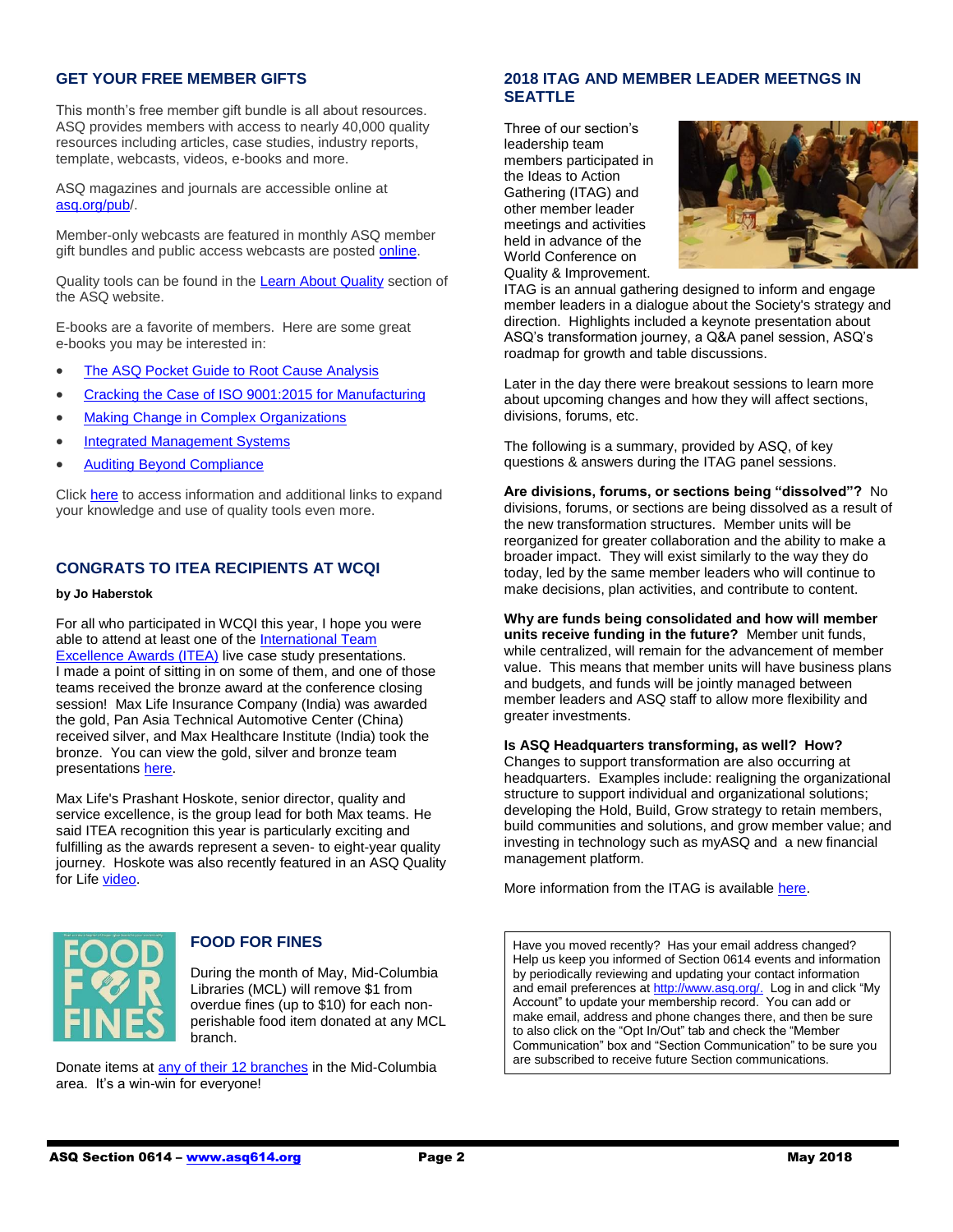# **WCQI 2018 HIGHLIGHTS**

#### **by Sheri**

I truly enjoyed the keynote speakers. Luke Williams' talk on Disruptive Innovation was the most interesting to me. I loved all the relevant and relatable examples he used to get his points across. I also enjoyed John McElligott and Mel Robbins. What I enjoyed most is how, while they write and speak about similar topics on a regular basis, they clearly tied their keynote talks to the conference theme (the Innovation of You).

I worked as a volunteer before and during the conference. Surprisingly, the two educational sessions I enjoyed most were sessions I was assigned to work as a room monitor: "Continuous, Distributed Kaizen for Enterprise Quality" (Ted Hessing, Vanguard); and "A Kaizen System for Small Organizations (Paulo Costa de Oliveira, DPoint Technologies). I did not have a lot of familiarity with Kaizen and probably would not have attended either session had I not been working in these rooms. Ted was from a large company and Paulo was from a small company. I felt that both speakers had valid points that I could pull together and use to put a Kaizen system in place for my own company.

In regards to volunteering, I was extremely glad that I did. I met more people through my work as a volunteer than I did through other conference interactions. My favorite job was working at the information booth in the first floor lobby on Sunday during check-in. I met people from all over the world. One conference attendee was on holiday in Seattle with her husband and small child and realized that the WCQI convention was going on. So she went upstairs and registered for the conference on-site. She was super excited, although I'm not sure that her husband was.

*Note: There are more WCQI Highlights on the next page!*

# **CERTIFICATION NEWS**

### **by Patrick Faulk**

Anyone interested in certifying as a Software Quality Engineer should mark June 25-28 in their calendar. Linda Westfall will be at the Volpentest HAMMER Federal Training Center with her CSQE Preparation Course. It is open enrollment; more information is available online at

[http://www.westfallteam.com/node/129.](http://www.westfallteam.com/node/129) Note that this is just in time for the next CSQE certification exam, coming up in August. Also available for open enrollment on June 20-21 is a Software Auditor Skills course (a subset of the full Software Auditing course).

The next cycle of certification exams will be July 6-22. Covered certifications include CQT, CQI, CRE, CBA, CHA, CMQ/OE, CSSBB, CSSYB, and CSQP. The application deadline is June 8.

The next exam cycle for the CQA, CQE, CQIA, CSQE, CSSGB, CQPA, CCT, and CPGP certifications is August 3-19, with an application deadline of July 6.

Finally, if you are earning Recertification Units (RUs) toward renewing a certification, you should be aware that a new RU category has been added. You now receive 0.5 RU per year of ASQ membership at the Full, Associate, or Student level. If you've been sitting on the fence about actually joining ASQ, you can earn up to 1.5 RUs toward your recertification by becoming a member. This is another addition to the many benefits that come with an ASQ membership.

If you are planning to renew a certification, be sure to go online and record your RUs in your online Recertification Journal. You can upload any required documentation for your RUs right there on the site, at any time – so you don't have to worry about losing those precious attendance rosters, badges, receipts, or other forms of documentation.

# **QUOTE OF THE MONTH**

"Rest satisfied with doing well, and leave others to talk of you as they please."

~ Pythagoras

# **THE POWER OF POSITIVE**

# **Free Online Event through the end of May**

Put the *Power of Positive* to work for you! Learn from over 30 speakers, including best-selling authors, top leaders, NFL/NBA/College players/coaches, and more. Each speaker will share a short video message, which includes actionable advice to help you to stay positive, overcome challenges and make a greater difference.

Featured speakers include Jon Gordon, Bob Goff, Ryan Holiday, Liz Wiseman, Nathan Whitaker, Erwin McManus, Inky Johnson, Jesse Itzler, Rory Vaden, Marshawn Daniels, Niki Speaks, Gian Paul, Darleen Santore, Lex Gillette, and more.

When you sign up you will get free online access during the summit,, which runs through May 31. Each day you'll receive an email with access to new speaker presentations that you can watch online, on-demand, when it's convenient for you during the summit dates. It's 100% free! Sign up [here.](http://www.powerofpositivesummit.com/)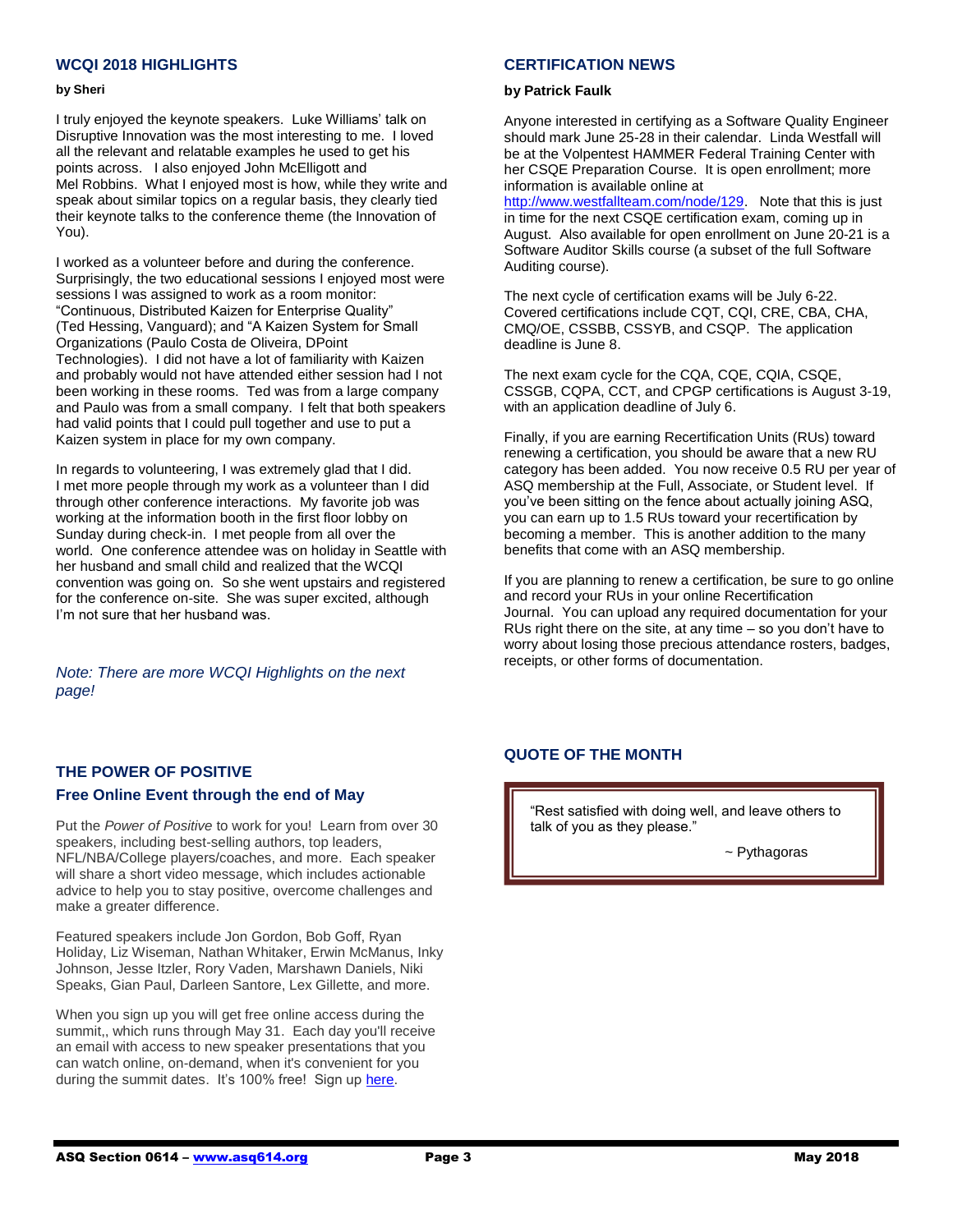# **WCQI – A BRIEF REPORT**

#### **by Patrick Faulk**

Well, the lights are out on another successful ASQ World Conference on Quality and Improvement (WCQI)! I had the opportunity to attend my second WCQI this year in Seattle, and am glad I went. In addition to hearing five exciting Keynote addresses and attending many informative training sessions, I also got to be a site volunteer. I gained a greater appreciation for the amount of time and effort that goes into making an event like this happen.

Some of my key takeaways from the week:

- We make over 32,000 decision in the course of a day. Most of them we don't even think about. For many of them, however, we may find we have a bias toward thinking about them rather than acting on them. Opening Keynote speaker Mel Robbins taught us the "5 Second Rule." It's ridiculously simple, really: when you recognize that you have a decision to make – no matter how trivial – just count down from five ("5-4-3-2-1") and then ACT. Interestingly, during the remainder of the conference, presenters and attendees alike kept referring to the "5 Second Rule" – so I guess I wasn't the only one who learned something valuable.
- The other Keynote speakers shared different perspectives on the impact of innovation and disruption – in the workplace, in education, and in the Quality profession. Much of what they presented was sobering, and a wake-up call to anyone who thinks things will continue as they have always been. As Quality professionals, it is our job to help our organizations recognize the disruptors in their markets, and to generate the innovative thinking that will position us for the new paradigms that are coming (whether or not we're ready for them).
- The Concurrent Sessions covered a wide range of topics. The worst part was having to choose between them! I was able to focus a lot of my time on sessions that dealt with promoting Quality in the organization. There were also sessions on Quality tools, statistical methods, management issues, best practices, emerging technologies – really something for everybody.
- If our involvement with ASQ is limited to earning and maintaining certifications, or attending Section meetings, we're missing out on a lot. The ASQ Divisions and Forums bring together members from specific industries or specialties. I visited with representatives of several Divisions and Forums that I really should get more connected with, such as Customer-Supplier, Service Quality, Innovation, Energy & Environmental, Six Sigma, and Software. You can join as many Divisions and Forums as you like, for a nominal cost. The benefits are really immeasurable.
- ASQ is serious about realigning itself with the changing ways quality impacts the world around us. There's been a lot of (sometimes heated) discussion about the "transformation" that is taking place this year. After attending the Member Leader sessions the weekend before WCQI, and also interacting with ASQ leaders during the Conference, I'm convinced that ASQ is moving in the right direction. Yes, there will be some "growing pains" as we learn some new governance practices – but the overall purpose and goal of the organization is not changing: to be the Global Voice of Quality.

Next year's WCQI will be May 20-22, 2019, in Fort Worth, Texas. I would strongly encourage anyone who has never been to an ASQ Conference to begin making plans now to attend next year. I think you'll find it well worth your time, both for yourself professionally, and for the organization(s) you serve.

# **HIGHLIGHTS OF WCQI**

#### **by Stephen Pottle**

I thought this was a great conference. I found each of the Keynote Addresses to be thought-provoking and found value in each of the presentations.

I particularly enjoyed Mel Robbins' keynote presentation. She shared a very simple technique for overcoming procrastination, anxiety and self-doubt: Count backwards from 5 to 1, and then "Go!"

Much of Mel's presentation was on the function of different regions of our brains and why the technique works. She also spoke about the similarity between our physiological reaction to excitement and to nervousness. The only difference between the two reactions is what we are thinking at the time. She recommends that if we are nervous about something, a public speaking event for instance, to simply go to an anchor thought ... something that you have achieved in that past that excited you. Then simply tell yourself that you are "excited", count down "5, 4, 3, 2, 1," and then "Go!" The technique is so simple, if feels a bit silly. That being said, I have used it several times since the conference and it seems to help.

One of the other main highlights for me was the educational session "Fishbone Diagram: Improving an Improvement Tool," presented by Mark Galley.

We've probably all heard of the Fishbone or Ishikawa Diagram – it's a well-known problem-solving tool used to identify cause and effect relationships. Mark pointed out that a weakness of the Fishbone Diagram is that it assumes a single root cause for a problem, when many of our incidents are not that simple. In a situation where there are several potential interrelated causes, we should focus instead on controlling risk. He also pointed out that cause and effect is often represented by a chain of events, or even several connected chains where the cause of one effect may be the effect of the next previous cause, etc.

Mark recommends mapping cause and effect relationships, and then prioritizing the causes. The user would then select those of the highest priority for control measures. He demonstrated the technique with a couple of complex issues, including the Challenger disaster in 1986.

# **UTILIZING 5S IN EVERYDAY LIFE**

ASQ member Alexander Tucker is a Chemist at Capsugel. While quality is important on the job, he has been using the 5S tool in his home life.

He'll make you smile as he humorously recounts the ways he has organized his bathroom, planned trips to the grocery store and even trained his dog to be a quality canine.

Watch this Quality for Life story [here](http://videos.asq.org/utilizing-5s-in-everyday-life?utm_source=email&utm_medium=banner%20ad&utm_campaign=editorial_qpc_0318)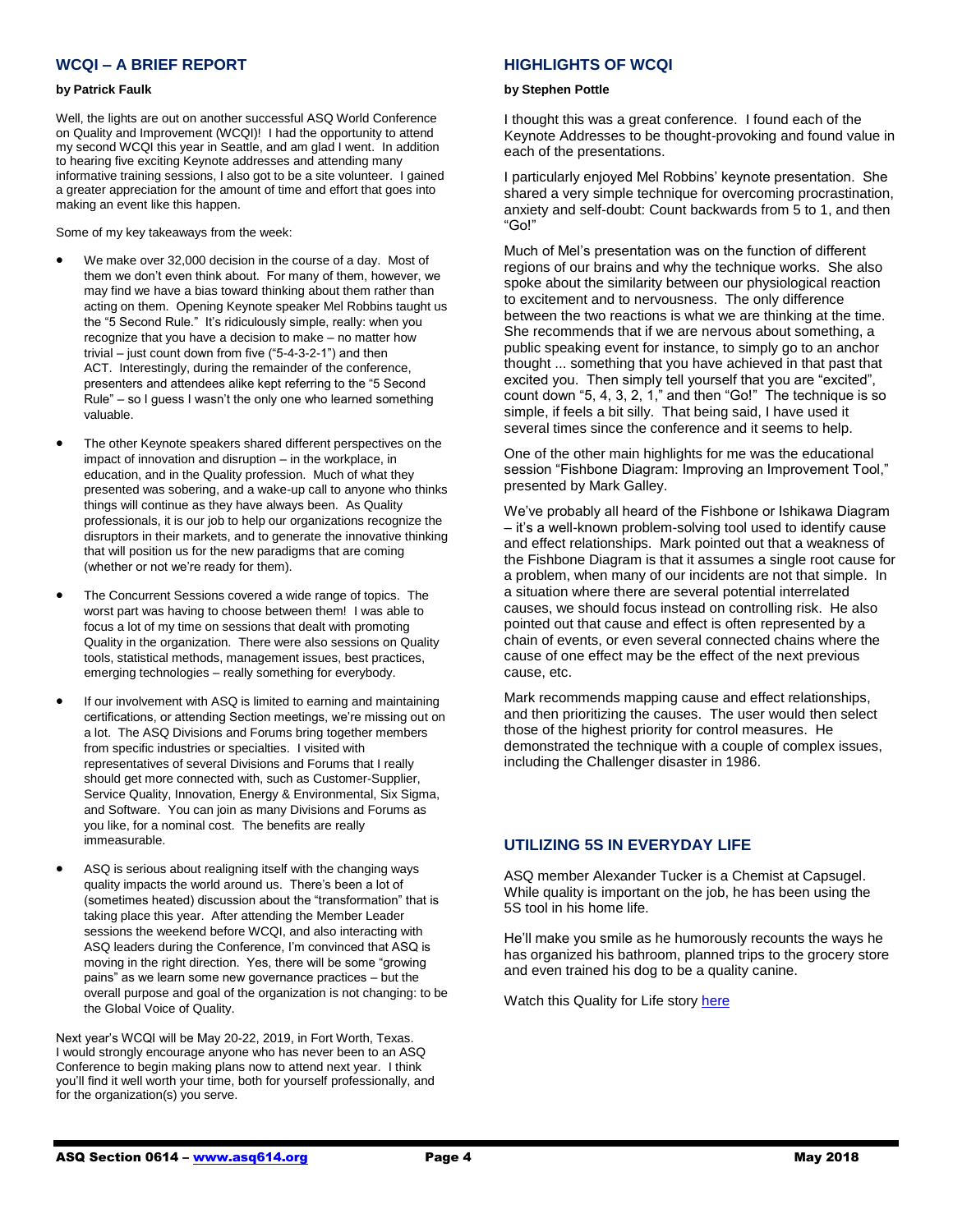# **CERTIFIED SOFTWARE QUALITY ENGINEER (CSQE) PREPARATION & SOFTWARE AUDITOR SKILLS TRAINING OFFERED IN JUNE IN RICHLAND**

The following courses will be offered by Linda Westfall at the HAMMER Training Center in Richland.

**Software Auditor Skills** (June 20-21) is a 2-day skill-based course designed to provide a knowledge base and practical skills for anyone interested in improving their software quality auditing techniques and practices for conducting individual audits. This course is customized to include DOE-related examples and exercises. The course starts with an overview of software auditing basics. Course attendees will learn what is involved in initiating, planning, preparing for, and executing an audit. Attendees will also learn how to document the results of an audit in an audit report, create a corrective action plan to address the findings of an audit, and evaluate, verify and follow-up on those corrective actions. Cost is \$749. [Click here for a more detailed description including a course](http://westfallteam.com/sites/default/files/training/Software%20Auditor%20Skills.pdf)  [outline.](http://westfallteam.com/sites/default/files/training/Software%20Auditor%20Skills.pdf)

# **Certified Software Quality Engineer (CSQE) Preparation**

(June 25-28) is a 4-day course designed as a refresher to prepare qualified candidates to take the ASQ Certified Software Quality Engineer (CSQE) exam. This course provides a comprehensive review of all of the topics in the ASQ CSQE Body of Knowledge and includes practice quizzes. Each student receives a workbook that includes detailed notes and an index/glossary, which provide excellent, quick reference materials during the open-book ASQ CSQE exam. Cost is \$1499. [Click here for a more detailed](http://www.westfallteam.com/sites/default/files/training/Course%20Descriptions%20%26%20Outlines%20-%20Certified%20Software%20Quality%20Engineer%20%28CSQE%29%20Preparation%202017_0.pdf)  [description including a course outline.](http://www.westfallteam.com/sites/default/files/training/Course%20Descriptions%20%26%20Outlines%20-%20Certified%20Software%20Quality%20Engineer%20%28CSQE%29%20Preparation%202017_0.pdf)

## **Added Bonus for Attendees of the CSQE Preparation**

**class:** Students will receive a free, 2-year registration to The Westfall Team's new online **Certified Software Quality Engineer (CSQE) Preparation** course (valued at \$1195) which includes three complete 160 question practice exams, for additional study for the ASQ CSQE Exam, as needed.

Discounts are available for those attending both classes and also for organizations registering three or more individuals. Click [here](http://www.westfallteam.com/node/129) or call 214-732-7668 to register or for more information.

# **UPCOMING BLUE RIDGE LUNCHTIME WEBINARS**

ASQ Blue Ridge Section 1108 is offering more free webinars in June and July. ASQ membership is not required to attend, so please share with others who may also be interested. Most webinars are held at lunchtime – Eastern Standard Time (EST). There is no charge for attendance. Upcoming offerings:

**June 7:** *Risk Management for Product Realization*

**June 13:** *Function-Based Resiliency*

**June 20:** *Understanding FMEA – What's the Worst that can Happen?*

**July 10:** *Managing Change? Welcome Aboard a Never-Ending but Oh-so-Rewarding Adventure*

For more information about the topics/presenters, and to register for one (or all!) of these webinars, click [here.](http://www.blueridgeasq1108.org/upcoming-events/)

# **5 ACTIONS TO BE MORE SELF-AWARE**

## **by Paul D. Casey**

There is a shortage of people in this world who are truly self-aware: people who actually notice the effect they are having on others and are willing/able to modify their approach based on that feedback. **Self-awareness is a huge part of emotional intelligence, a trait that maximizes every relationship at home and at work.**

Some action steps for you might be:

- *Take self-assessments to know yourself well.* Get re-acquainted with your personality style, your core values, your strengths, your passions, and your love languages. (I can point you to assessments on all of these if you reach out at [growingforward@paulcasey.org.](mailto:growingforward@paulcasey.org)) Study the intricacies of the results to know what better to dial-up and dial-down to be true to yourself.
- *Keep the focus on others until you have assessed the kind of person to whom you are talking, in order to custom-treat them*. Pick up cues on what they love to discuss and avoid land-mines of what triggers their irritations.
- *Slow down your communication*. It's when you speak hastily or too excitedly that you most often put your feet in your mouth. Think through what you will say and run it through the filter "How will this message be best received?"
- *Keep your antennae up, to better "read the room" on others' responses to your words/behavior.* Watch their body language/facial expressions and listen to their tone of voice when they speak after you do, to determine your next move: if well-received, continue. If you get negative/confusing feedback, ask a curious question to check out what you are feeling.
- *Utilize safe people that care about you to mirror back how you are coming across*. Humbly ask for feedback and seek to understand how they saw you present yourself.

**Truly care about leaving people better than you found them**--about enhancing their lives--and you will find yourself working harder on being the kind of self-aware person that adds value (and doesn't leave messes) wherever you go.

*Paul D. Casey is a leadership and self-leadership coach, inspirational speaker, team builder and author. View his profile at [https://www.linkedin.com/in/pauldcasey/.](https://www.linkedin.com/in/pauldcasey/)*